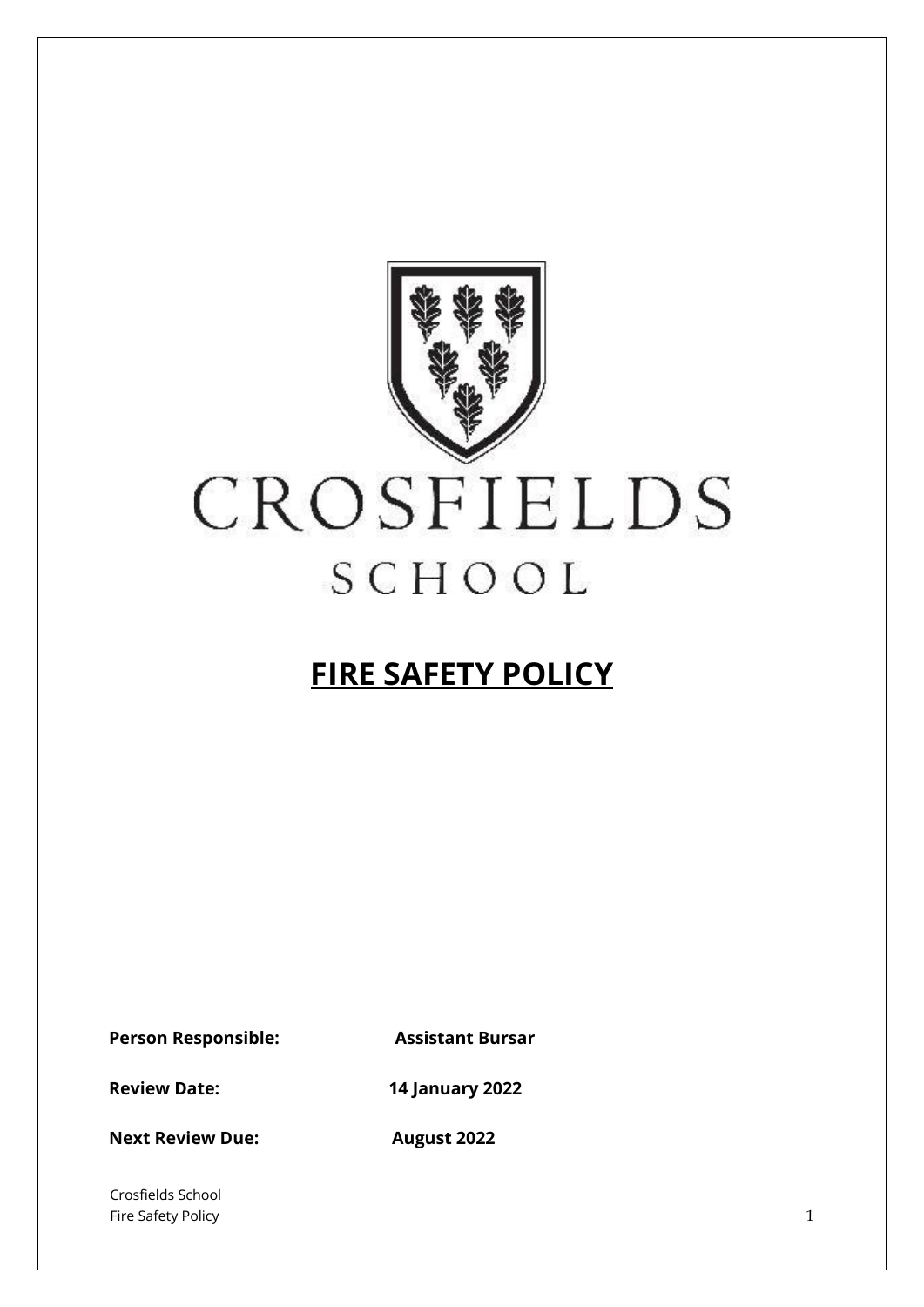#### **References:**

- A: Regulatory Reform (Fire Safety) Order 2005, [\(www.opsi.gov.uk\)](http://www.opsi.gov.uk/)
- B: The ISI Handbook for the Inspection of Schools: The Regulatory Requirements, January 2018.
- C: "Fire Safety Risk Assessment for Educational Premises" DCLG publication June 2006.
- D: "Fire Safety in New and Existing School Buildings" EFA publication March 2014.
- E. Health and Safety at Work etc. Act 1974
- F. Management of Health and Safety at Work Regulations 1999 (as amended)

#### INTRODUCTION

Our priority is to minimise the risk to life and to reduce injury by maintaining the physical fire safety of the school, in ensuring that pupils, staff and visitors do not add to the fire risk and through the safe evacuation of our buildings if a fire breaks out. The fire safety policy, procedures and risk assessments at Crosfields School are designed to help our community to respond calmly and effectively in the event that fire breaks out in one of our buildings.

#### **1.** Responsibilities of the governing board

1.1. The **governing board**, in consultation with the **Head**, will:

Ensure personal and whole-school familiarity with the requirements of the appropriate legislation and codes of practice.

Create and monitor a management structure responsible for health and safety in the school, including but not limited to, fire safety.

Ensure there is a detailed and enforceable policy for fire safety, and that the policy is implemented by all.

Help to put in place measures to identify risks relating to possible accidents and injuries, suggesting reasonable adjustments to prevent them occurring.

#### 1.2. The **governing board** endeavours to provide:

A safe place for all users of the site, including staff, pupils and visitors. Safe means of entry and exit for all site users. Equipment, grounds and systems of work which are safe. Safe arrangements for the handling, storage and transportation of any articles and substances.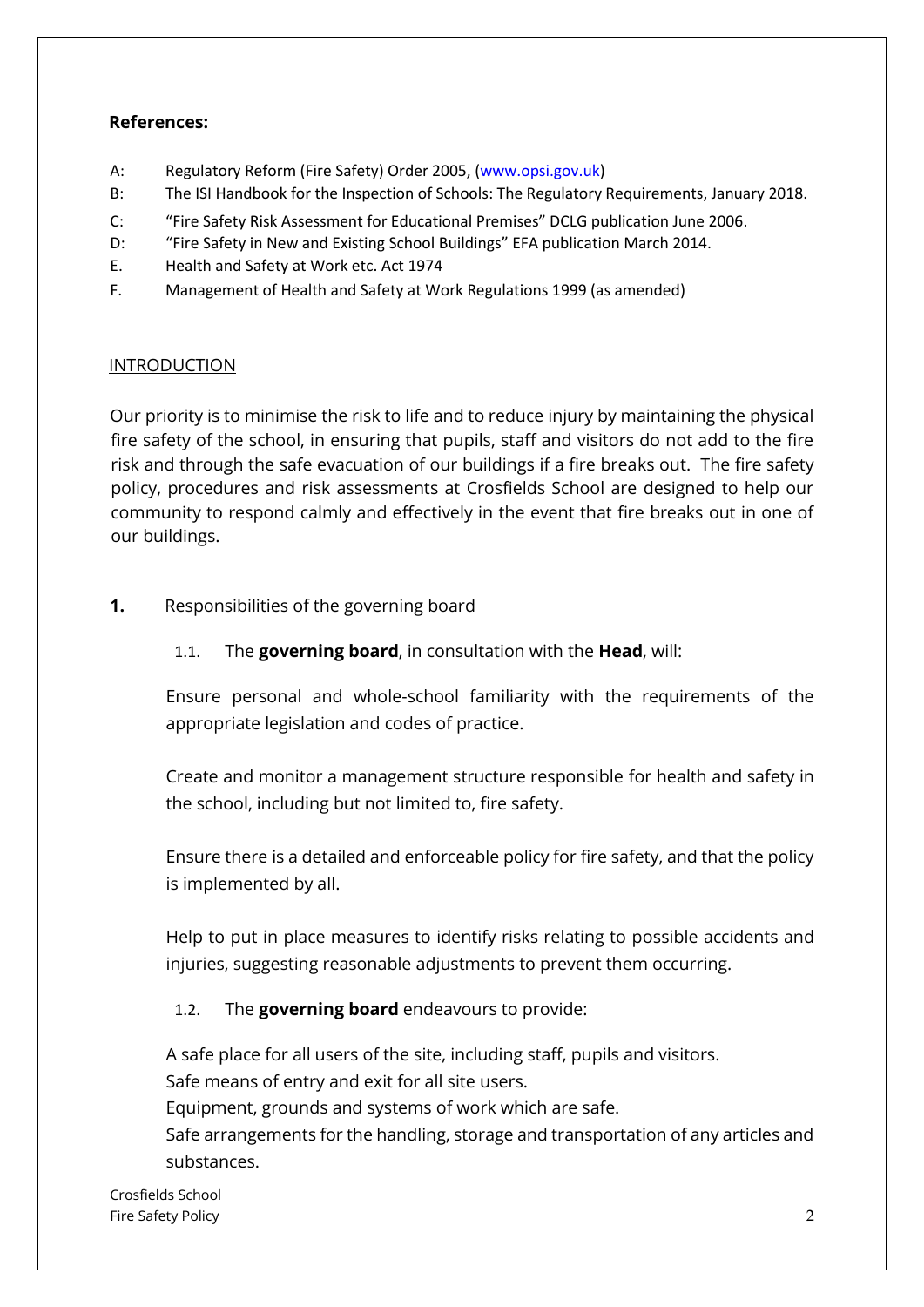Safe and healthy working conditions that comply with statutory requirements, codes of practice and guidance.

Supervision, training and instruction, so that all staff can perform their duties in a healthy and safe manner.

Where necessary, protective equipment and clothing, along with any necessary guidance and instruction.

Adequate funds to ensure the training of the Fire Safety Officer (FSO)and all other staff.

#### **2.** Responsibilities of the Head

#### 2.1. The **head** will:

Oversee the day-to-day development and implementation of safe working practices and conditions for all staff, pupils and visitors.

Take reasonably practicable steps to ensure the Fire Safety Policy is implemented by all members of staff across the school.

Designate the Bursar to be the (FSO) responsible for the day-to-day implementation of the Fire Safety Policy. This person will also be the designated contact with the HSE and Emergency Services where necessary.

Take steps to ensure all members of staff, pupils and visitors are familiar with the Fire Safety Policy.

## **3.** Responsibilities of the Fire Safety Officer (FSO)

#### 3.1. The Bursar as **Fire Safety Officer (FSO)** will:

Take responsibility for the school's fire safety matters, in collaboration with the **Head**.

Coordinate the implementation of all fire safety measures, ensure staff and pupil training takes place, and monitor the standard of the school's fire detection and protection equipment.

review and update this policy accordingly, every **year**.

Sporadically throughout the school year, but at least **once** per **term**, undertake a whole-school fire evacuation drill – to ensure the school's staff members, pupils and visitors know what to do in the event of a real fire and lessons can be identified.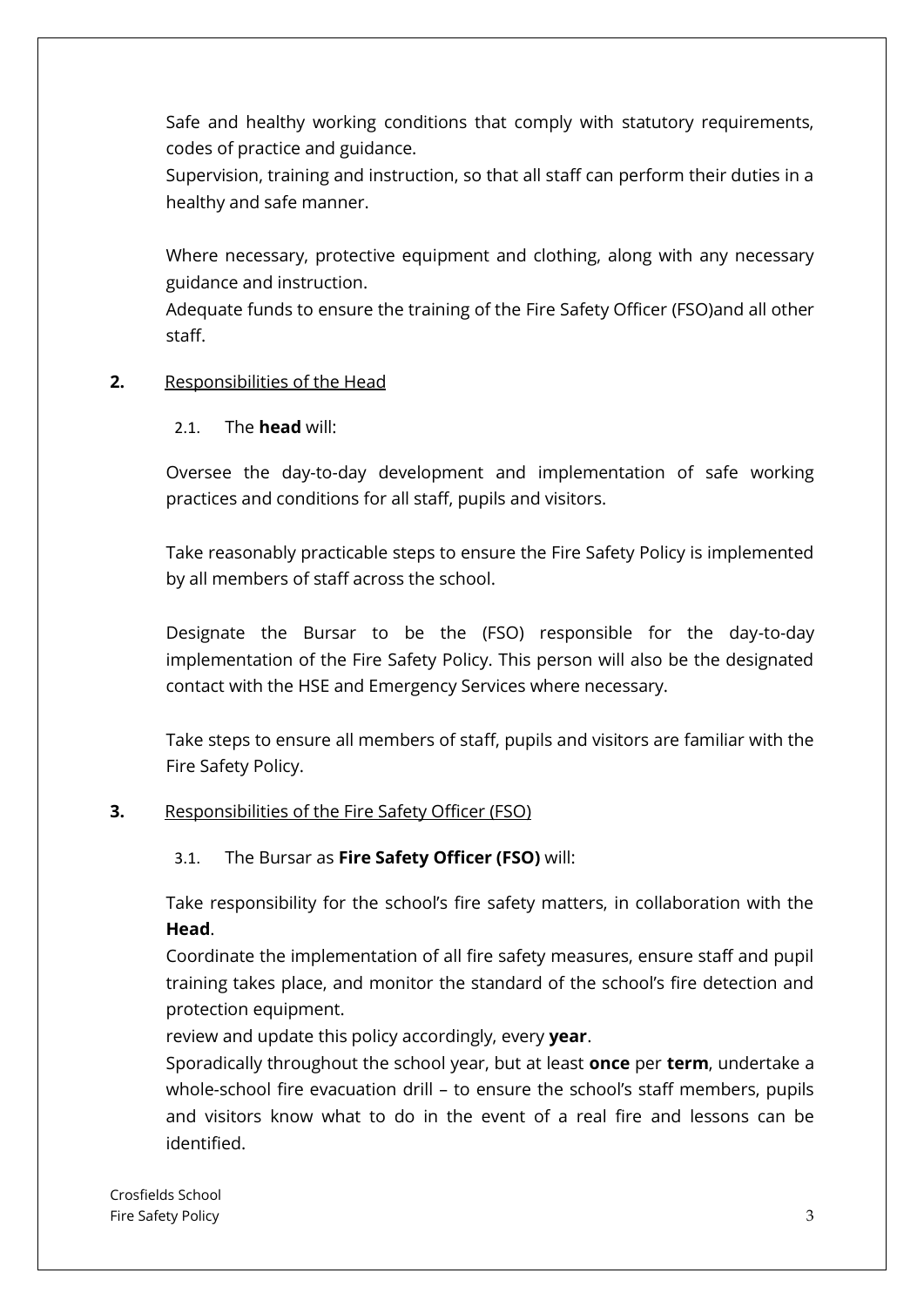Review relevant and updated legislation to ensure the school is working within the parameters of the law and as safely as possible.

Ensure new staff members are properly inducted in respect of fire safety and periodic training is carried out with other members of staff.

Communicate relevant correspondence regarding fire safety to all members of staff and, where necessary, the governing board.

Review and, if necessary, update the school's f**ire safety training needs** and other relevant procedures **annually**.

Ensure fire risk assessments are completed and reviewed to ensure necessary procedures are in place to mitigate the risks of fires.

Ensure plans of the school show escape routes and fire exits, are kept up to date and are accessible to staff, pupils and visitors.

Review records for the installation and maintenance of fire detection, fire alarm systems and firefighting equipment.

Ensure personal emergency evacuation plans (PEEPs) for people who will require assistance during fire drills are prepared.

Take steps to ensure the appropriate precautions, including the communication of this policy, are put in place where events are organised outside of normal school hours, or by third party organisations.

Review activities to ensure specific restrictions on events, such as setting capacities and limiting the types of activity.

The Estates Manager, Maintenance Manager and Assistant Bursar will be responsible for carrying out most of these duties and reporting to the Bursar.

The Second Master is the Senior Fire Marshall and co-ordinates emergency evacuations.

## **4.** Responsibilities of staff members

4.1. Staff members will:

Take reasonable care of their health and safety.

Cooperate with their colleagues, the **FSO** and **the Head** on all fire safety matters. Carry out their work in accordance with fire safety training and instructions. Inform the **FSO** of any work situation representing serious and immediate danger, so that remedial action can be taken.

Familiarise themselves with all their responsibilities as set out in the Fire Safety Policy, and aspects of their work relating to potential fire hazards.

Avoid any conduct which puts themselves or others at risk.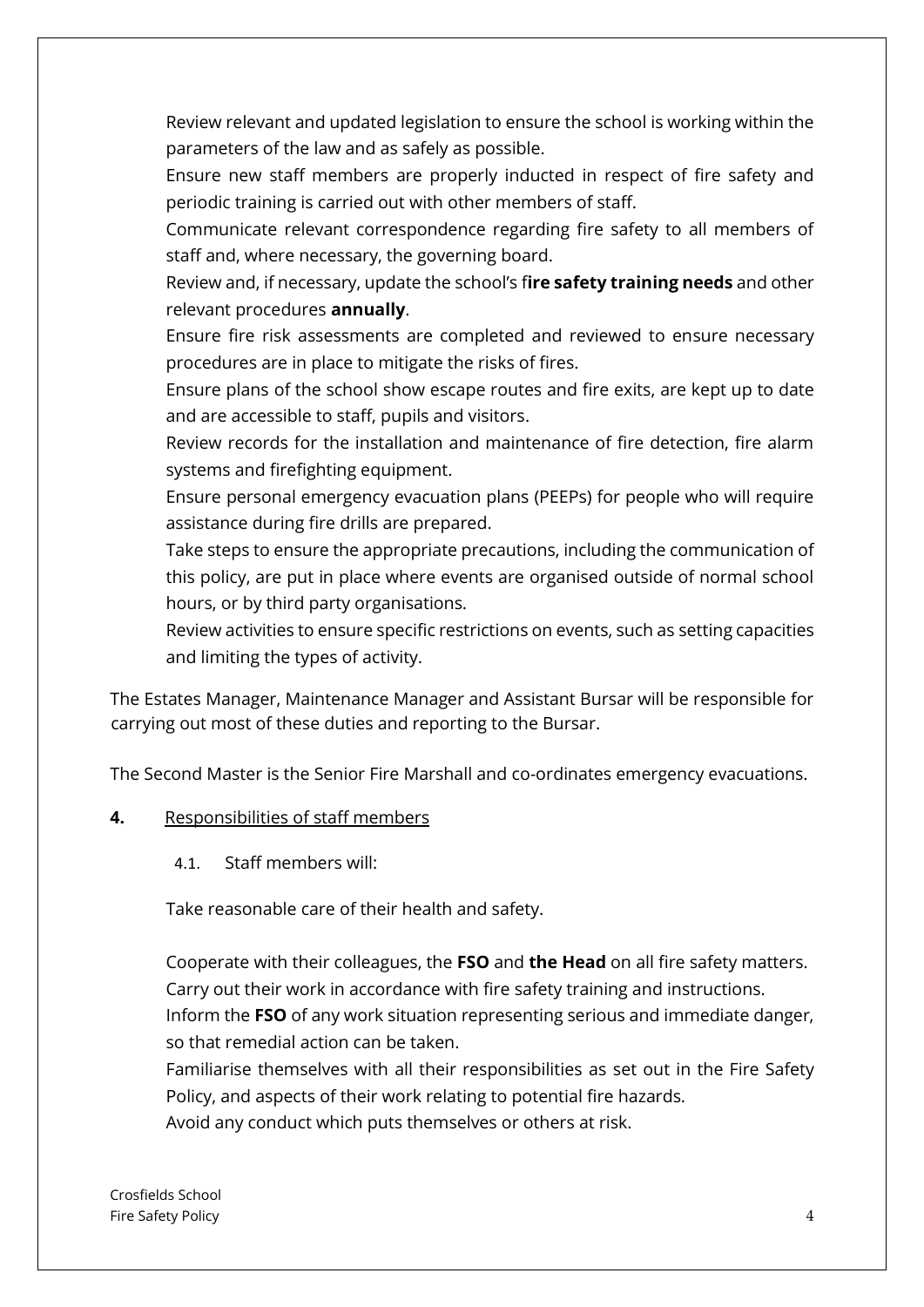Follow, and help to carry out, relevant risk assessments to ensure the safety of themselves and other staff members, pupils and visitors.

Ensure that all staff, pupils and visitors are applying fire safety regulations and adhering to all rules, routines and procedures in place.

Ensure all equipment is in good working order and safe to use, including adequate fire safety guards. Staff will also not entertain all improper use of such equipment. Use the correct equipment and tools for their work and any protective clothing supplied.

Ensure any toxic, hazardous or flammable substances are used correctly, and stored and labelled as appropriate.

Report any defects in equipment or facilities to **faults@crosfields.com** 

Exercise good standards of housekeeping and cleanliness.

Adhere to their common law duty to act as a prudent parent would when in charge of pupils.

Ensure combustible materials are not allowed to accumulate especially in corridors, stairwells, cupboards containing electrical equipment or under the Theatre seating.

Responsibilities of pupils

o All pupils will:

Exercise personal responsibility for the health and safety of themselves and others.

Respond to the instruction given by staff members in an emergency evacuation. Observe all health and safety rules of the school.

Not misuse, neglect or interfere with items supplied for their, and other pupils' health and safety.

Report any defects in equipment or facilities to their teacher as soon as possible.

- Responsibilities of visitors and contractors
	- All visitors and contractors will:

Familiarise themselves with all health and safety policies and procedures as per the Guidance for Adults Visiting Crosfields.

Be aware of the school's evacuation procedure and fire assembly points.

Respond to the instruction given by staff members in an emergency.

Report any defects in equipment or facilities to the School Office Reception or their host.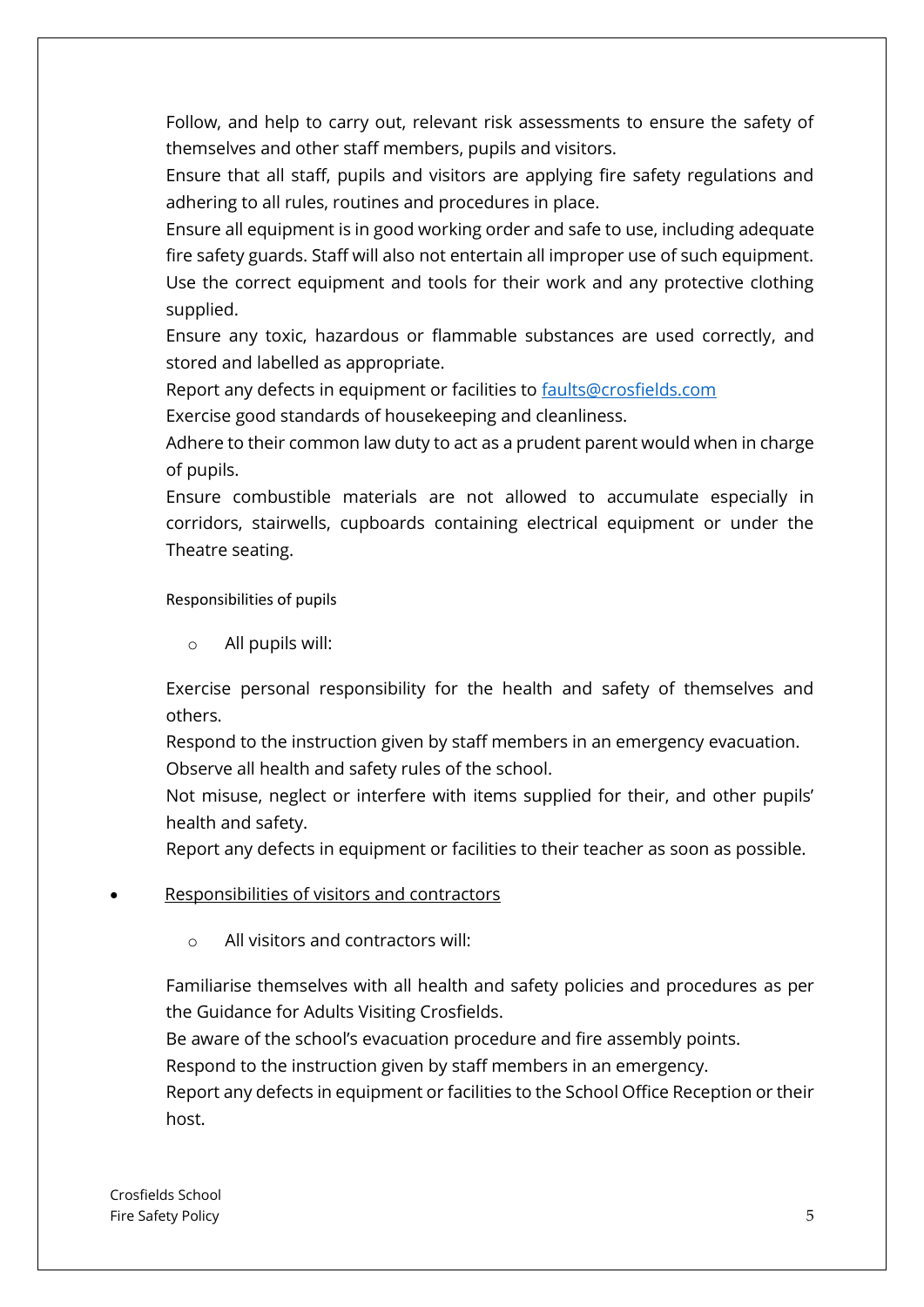## PART 1 - EMERGENCY EVACUATION PROCEDURES

#### EMERGENCY EVACUATION PROCEDURE FOR TEACHING STAFF

Teaching staff are responsible for escorting their pupils safely out of the building in an orderly fashion and without unnecessary talking. All new staff and pupils are to be made aware of this procedure through their induction.

- 1. If you hear the fire alarm, leave the building by the nearest, safest exit.
- 2. If you discover a fire, break the glass in the nearest alarm point to set off the alarm then leave the building by the nearest, safest exit.
- 3. If you are responsible for a class, make them leave quietly with you. No one should talk unnecessarily or run. Do not take anything else, and do not allow the pupils to take anything.
- 4. Shut doors and windows behind you.
- 5. Make your way to your designated Fire Assembly Point (FAP) see Annex A. Pupils are to line up in their Forms.
- 6. The School Office Team will provide you with a hard copy of your Register at your Fire Assembly Point (FAP) but you should endeavour to identify whether anyone is missing as soon as practicable.
- 7. You must notify your designated Fire Assembly Co-ordinator (FAC) if anyone is missing immediately and also confirm that everyone in your class and associated members of staff can be accounted for as soon as practicable.
- 8. The Fire Assembly Co-ordinator is to notify their Fire Marshall if anyone is missing and that everyone is accounted for within each area of responsibility.
- 9. The Fire Marshalls are to liaise with the Senior Fire Marshall (Second Master and/or Bursar).
- 10. Members of teaching staff who are not associated with a Form are to go to their designated Fire Assembly Point (FAP) ie where the majority of their teaching takes place.
- 11. If you have a Visitor in your class they must leave the building with your class then direct them to the Fire Assembly Point in front of the Staff Room (Old Pool).
- 12. If you acting as Host to a disabled pupil or visitor in your class, you should follow their Personal Emergency Evacuation Plan (PEEP).
- 13. All Pupils, Staff and Visitors must remain at their Fire Assembly Point until the all clear is given to return to the buildings by a member of the SLT. **On no account should anyone return to any building until given permission by the Fire and Emergency Services.**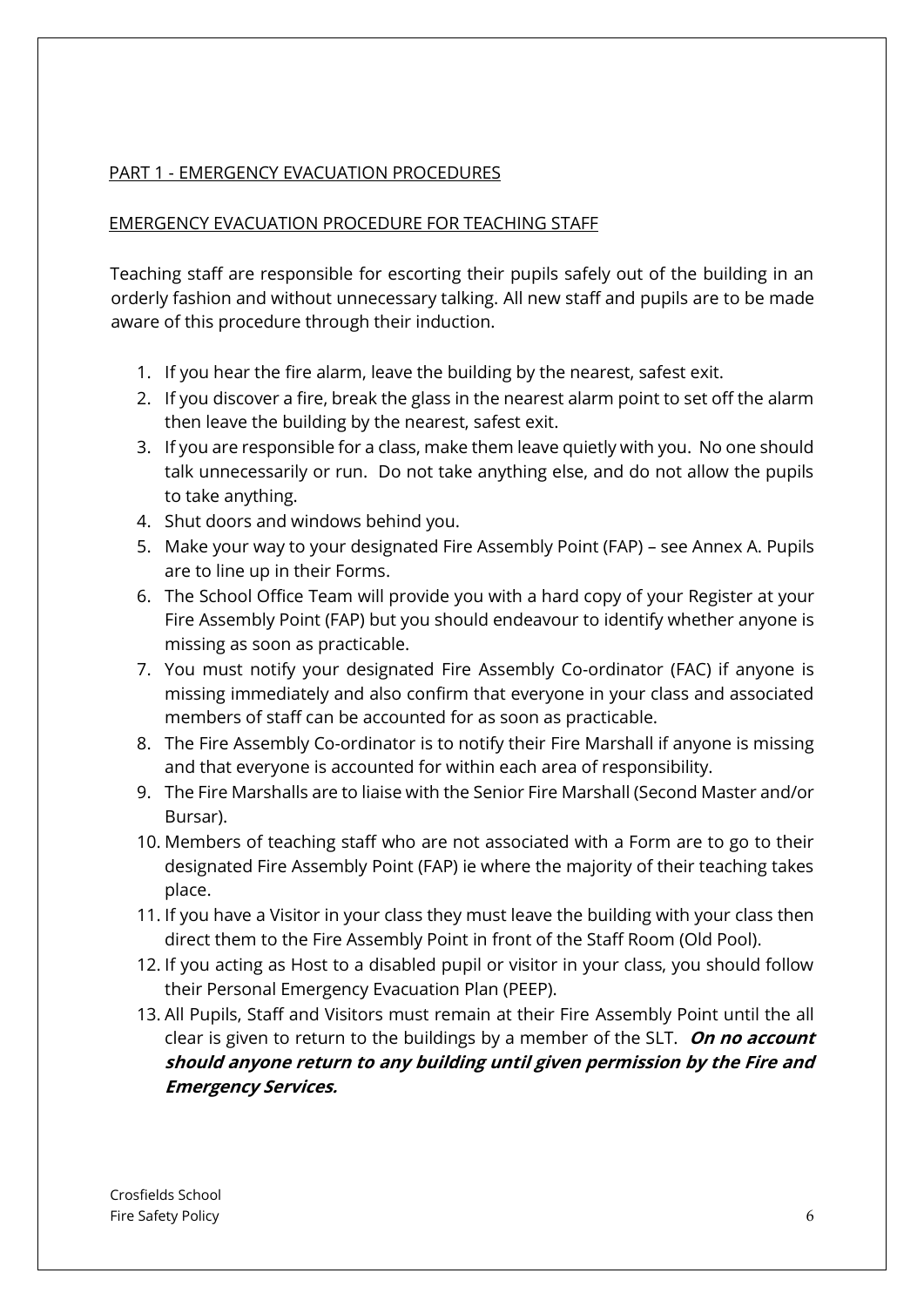# EMERGENCY EVACUATION PROCEDURE FOR SUPPORT STAFF, CONTRACTORS AND **VISITORS**

All new staff, contractors and visitors are to be made aware of this procedure through their induction, Safe Start briefing or Guidance for Adults Visiting or Working at Crosfields.

- 1. If you hear the fire alarm, leave the building by the nearest, safest exit.
- 2. If you discover a fire, break the glass in the nearest alarm point to set off the alarm then leave the building by the nearest, safest exit.
- 3. Do not take anything with you.
- 4. Shut doors and windows behind you.
- 5. Make your way to your designated Fire Assembly Point (FAP) in front of the Staff Room (Old Pool).
- 6. The Fire Assembly Co-ordinator will need to confirm that you are present so do not leave site unless you are giving permission to do so by a Fire Marshall.
- 7. The Fire Assembly Co-ordinator is to notify the Senior School Fire Marshall if anyone is missing and that everyone is accounted for within each area of responsibility.
- 8. The Senior School Fire Marshall is to liaise with the Senior Fire Marshall (Second Master and/or Bursar).
- 9. If you have a Visitor, they must leave the building with you and then direct them to the Fire Assembly Point in front of the Staff Room (Old Pool).
- 10. If you acting as Host to a disabled pupil or visitor in your class, you should follow their Personal Emergency Evacuation Plan (PEEP).
- 11. All Pupils, Staff and Visitors must remain at their Fire Assembly Point until the all clear is given to return to the buildings by a member of the SLT. **On no account should anyone return to any building until given permission by the Fire and Emergency Services.**

## EMERGENCY EVACUATION PROCEDURE FOR ESTATES TEAM

- 1. The Maintenance Manager (or Estates Manager) is to go to the Main Fire Panel to identify the source of the alarm. They should then send a member of the Estates Team to go to the source. On no account is anyone to enter a building if a fire is suspected (as opposed to a false alarm).
- 2. Estates Team will summon the Emergency Services as soon as an emergency is confirmed.
- 3. A member of the Team is to go to the Main Entrance to meet the Emergency Services.
- 4. All other members of the Maintenance Team are make their way to the designated Fire Assembly Point (FAP) in front of the Staff Room (Old Pool).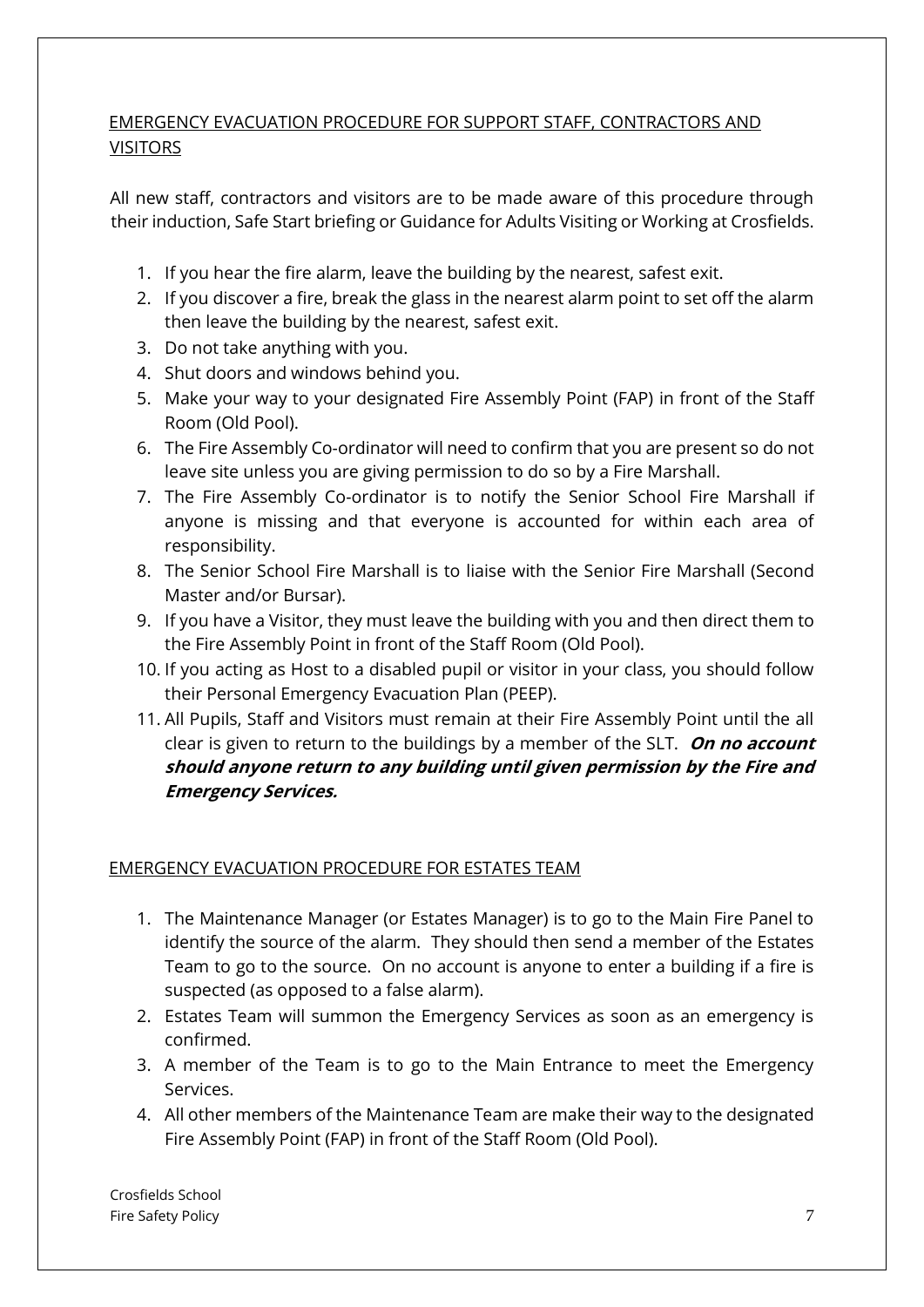- 5. Members of the Grounds Team are to meet in the car park to stop unauthorised access through to the reception and act as a messenger to the Nursery who will prepare the younger pupils for evacuation, but wait for further instruction.
- 6. The Maintenance Manager is to liaise with the Senior Fire Marshall (Second Master and/or Bursar).
- 7. In the event of a false alarm, the Maintenance Manager will co-ordinate the resetting of the fire alarms and will liaise with the Junior School and Senior School Fire Marshalls as to the release of staff, pupils, contractors and visitors.

# EMERGENCY EVACUATION PROCEDURE FOR BUILDING FIRE MARSHALLS

- 1. If you hear the fire alarm and it is safe to do so, conduct a sweep of the building for which you are responsible. This is to ensure that all members of staff, pupils, contractors and visitors have safely left the building.
- 2. If you are in another building when the alarm is activated, DO NOT GO TO THE BUILDING but go to to the Fire Assembly Point (FAP) – Annex A – and report the situation to the Senior Fire Marshall.
- 3. Shut doors and windows behind you.
- 4. In the event of discovering a fire, leave the leave the building by the nearest, safest exit and notify your Fire Marshall or a member of the Estates Team immediately. DO NOT ATTEMPT TO FIGHT THE FIRE.
- 5. If someone is in an Emergency Refuge and requires immediate evacuation, notify the Senior Fire Marshall immediately.
- 6. Make your way to your designated Fire Assembly Point (FAP) Annex A.

\_\_\_\_\_\_\_\_\_\_\_\_\_\_\_\_\_\_\_\_\_\_\_\_\_\_\_\_\_\_\_\_\_\_\_\_\_\_\_\_\_\_\_\_\_\_\_\_\_\_\_\_\_\_\_\_\_\_\_\_\_\_\_\_\_\_\_\_\_\_\_\_

7. Report your building clear to your Fire Marshal.

The reporting structure is set out at Annex B.

## PART 2: FIRE SAFETY PRACTICES

## BRIEFING NEW STAFF AND PUPILS

All our new staff and all new pupils, including EYFS pupils, are given a briefing on the school's Fire Safety Procedures on their first day at Crosfields School.

They are shown;

- 1. where the emergency exits and escape routes are located.
- 2. where everyone should go on hearing the fire alarm.
- 3. where outside Fire Assembly Points are located by walking to them.
- 4. where Fire Action notices are displayed in each room and at all fire exit points.
- 5. how to activate the fire alarms if they see or smell a fire.

Crosfields School Fire Safety Policy 8 and 2008 and 2008 and 2008 and 2008 and 2008 and 2008 and 2008 and 2008 and 2008 and 2008  $\beta$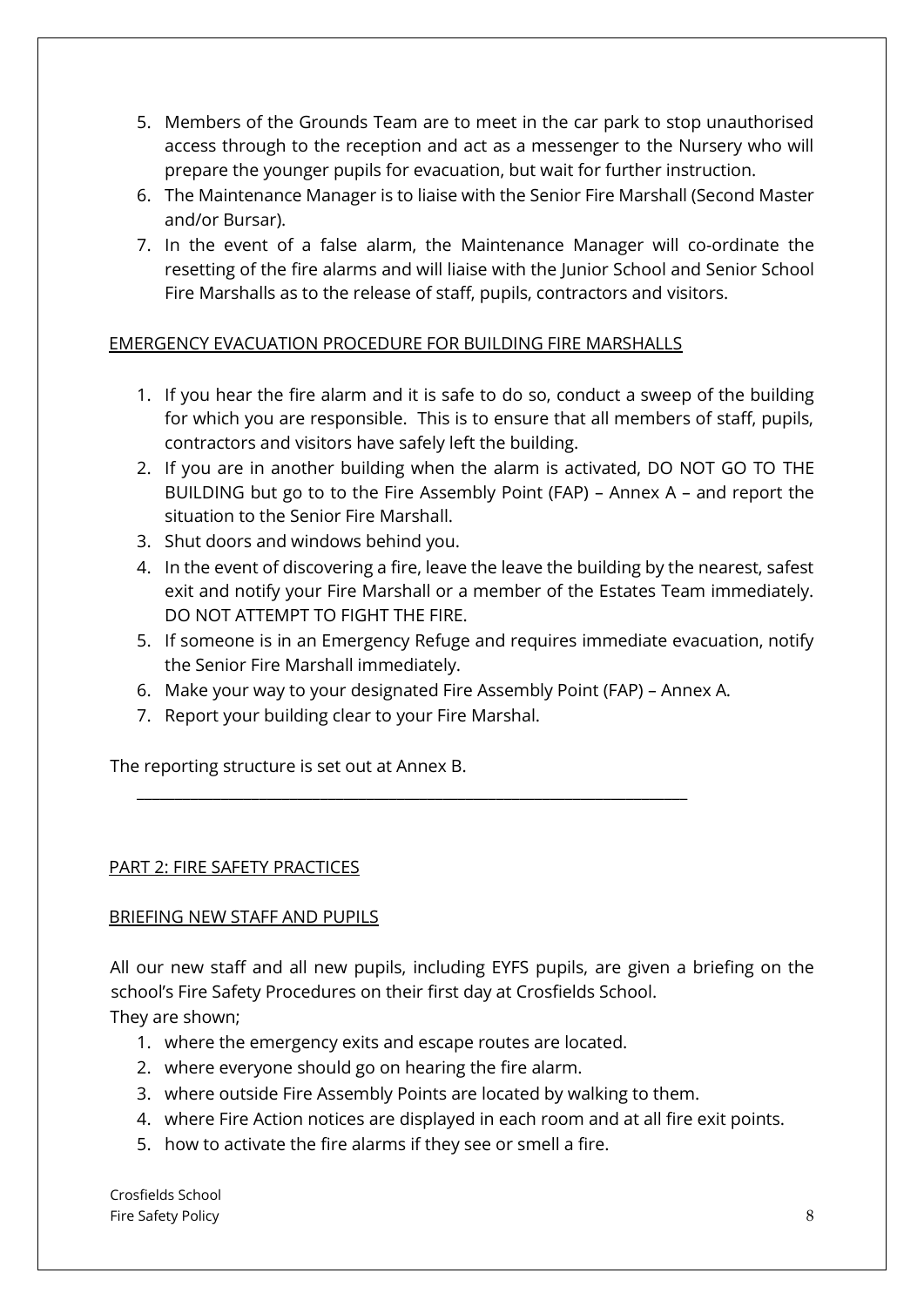The safe evacuation of everyone – pupils, staff and visitors alike, is our priority. Protecting property comes second. No one should attempt to fight a fire at the expense of their own, or anyone else's safety.

#### FIRE SAFETY TRAINING

Members of the teaching staff receive regular fire safety refresher training during INSET days.

Members of the support staff receive regular fire safety and fire extinguisher training during INSET days. No one should attempt to use a fire extinguisher before they have been trained in its use.

All Fire Marshals are "competent persons" who have been trained to provide "safety assistance" in the event of a fire. Fire Marshals receive regular refresher training and carry out their duties to a specific individual building evacuation plan.

## SUMMONING THE FIRE BRIGADE

The School Office is staffed between 7.45am and 6.15pm during weekdays in term-time and between 08.30 and 13.30 during holidays apart from Bank Holidays and Christmas closedown. The fire alarm master panel is located in the Senior School Building foyer and when the alarm is activated will indicate the location of the alarm point on the networked alarm system. The Estates Team will summon the Fire and Emergency Service once an emergency is confirmed and is always given advance warning of fire practices.

Outside of normal school operating hours, the emergency services would be summoned by the HM, Second Master or other site dwellers unless warned of a planned fire practice.

## VISITORS AND CONTRACTORS

All visitors and contractors are required to sign in at the main School Office Reception in the Senior School building, where they are issued with a visitor's badge, which should be worn at all times that they are on school property. They are provided with Guidance for Adults Visiting or Working at Crosfields which includes the Emergency Evacuation Procedure. Hosts must show Visitors the way to the Fire Assembly Point in front of the Staff Room (Old Pool).

When large numbers of visitors are at the school for open days, plays, concerts, exhibitions etc., a brief announcement is to be made advising them of the location of the emergency exits that they should use in the event of the fire alarm sounding.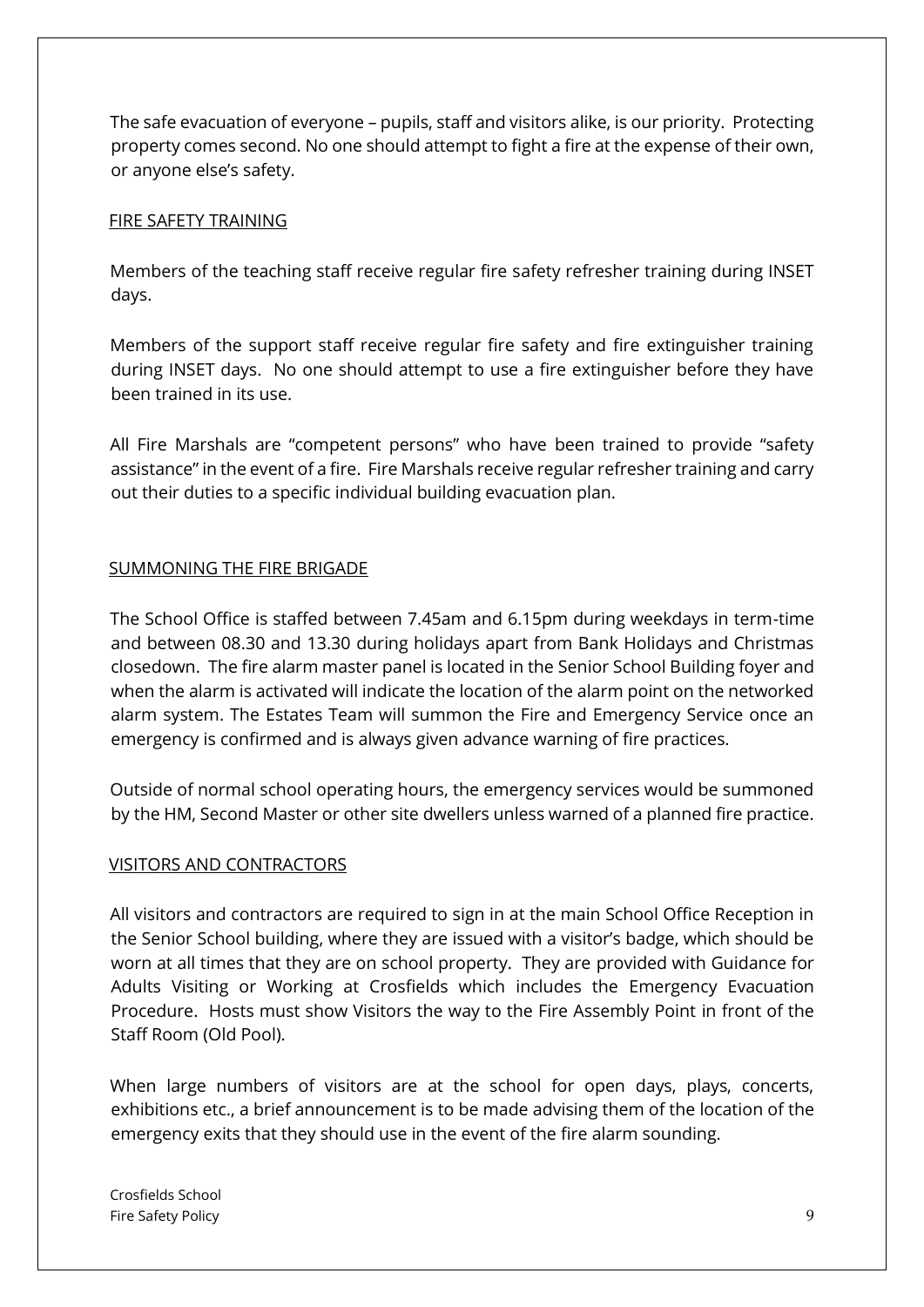#### DISABLED PUPILS AND CARERS, STAFF AND VISITORS

All visitors are required to sign in at the main School Office Reception within the Senior School building in the.

Staff should confirm whether assistance may be required in the event of an emergency and a suitable evacuation strategy will be agreed. Class teaching staff are responsible for identifying any pupil with a temporary disability that may compromise their ability to evacuate in an emergency.The School Nurse will create a Personal Emergency Evacuation Plan (PEEP) for staff, pupils, contractors or regular visitors who require assistance. This will be shared with colleagues, teachers and/or hosts as necessary.

Certain parts of the school have one or more upper floors accessible by lift. As lifts are not fire protected, evacuation necessitates use of the stairs or waiting for assistance to be evacuated in the nearest designated safe refuge. The Visitor's host or the Building Fire Marshall are to ensure that the name of the disabled person, together with the location of their safe refuge point, are passed to the Senior Fire Marshal as soon as possible. It is the responsibility of the Senior Fire Marshal to ensure that this information Emergency Services if their assistance is required.

#### RESPONSIBILITIES OF BUILDING FIRE MARSHALS

The School has at least one Fire Marshal responsible for each building. They are required to conduct monthly checks of the building and to raise any concerns for fire safety to the occupants of the building and/or through to **faults@crosfields.com** where assistance is required by the Estates Team.

In the event of a fire alarm, Building Fire Marshalls are detailed to check the building on evacuation to ensure it is clear and report to the Senior Fire Marshall.

#### FIRE PRACTICES

We hold at least one fire practice every term at Crosfields School. This combined with a programme of inducting new staff and pupils with emergency escape procedures and the presence of Fire Marshals in every building helps to ensure that the school can be safely evacuated in the event of a fire.

## PART 3 - FIRE PREVENTION MEASURES

We have the following fire prevention measures in place at Crosfields School:

## Fire Detection and Control

- The school operates a whole site wireless radio linked Fire Alarm System.
- The system is installed to BS5839 Part 1:2002 L3.

Crosfields School Fire Safety Policy 2008 and the Safety Policy 2008 and the Safety Policy 2008 and the Safety Policy 2008 and the Safety Policy 2008 and the Safety Policy 2008 and the Safety 2008 and the Safety 2008 and the Safety 2008 and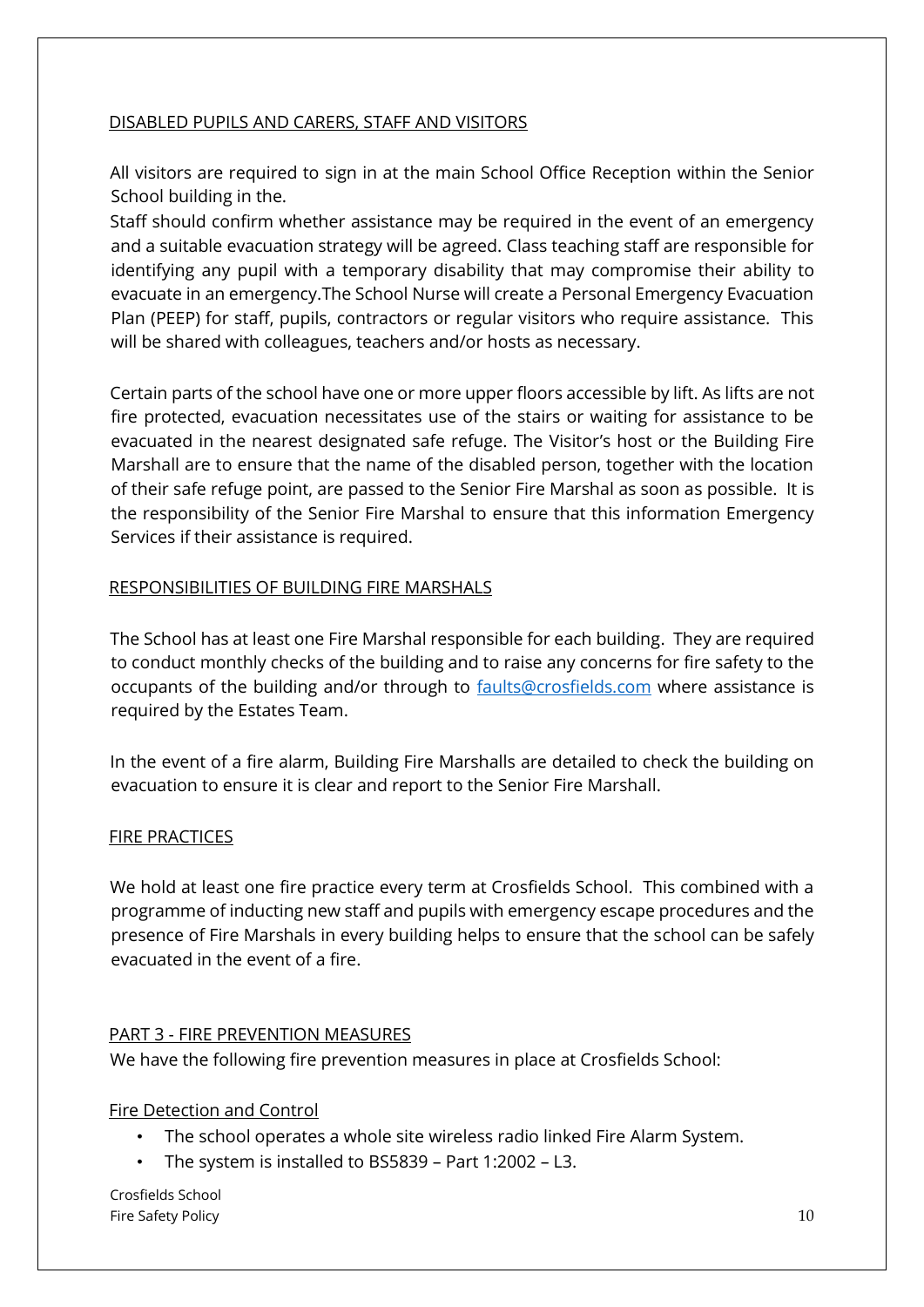- The system is maintained to BS5839 Part 1:2002 for periodic or annual inspection and test.
- Smoke detectors and heat detectors in kitchens, are located in every building.
- The fire alarm sounds in all parts of all the buildings except the Nursery.
- Chestnuts Flats 3 & 6 have stand-alone kitchen based heat detection equipment. This system provides a pumped water spray mist to the seat of the fire if detected.
- The Kitchen in the main school, has a stand-alone heat detection and extinguisher system sited over the cooking area.
- The Nursery building has a stand-alone system.
- The fire alarm master panel shows the location of an active alarm.
- The fire alarm system is tested by a competent engineer on a 4 month rotation basis. This is recorded on Assurity+.
- Fire alarm call points are rotationally tested weekly and recorded on Assurity+.
- An ISO9001 certified contractor carries out termly testing of fire detection equipment.
- Fire Marshals carry out regular checks on operation of fire doors.
- Fire retardant spray is provided to treat all wall displays in corridors, theatre scenery and props.
- Flammable wall displays must not exceed 2.4 m in length and there must be at least a 1m clear gap between wall displays and at doorways.
- Flammable wall displays are not permitted in stair well areas.
- Floor plan drawings of all buildings are available from the Estate Manager which also show gas and electricity services details.
- The Kitchen and Food Tech Room fire alarm is set to accept heat only during school operating times and heat & smoke at all other times.

## Escape Routes and Emergency Exits

- Evacuation escape route plans are displayed within all main buildings on site.
- There are generally at least two escape routes from every part of all buildings, where this is not this is permitted under fire regulations.
- Fire Action Notices are displayed in every room, corridor and stairwell.
- Fires extinguishers are located at every fire exit in each building and in higher risk of fire areas.
- All stairs, corridors and emergency exits are illuminated by emergency lighting which operates by battery in the event of a mains electricity failure.
- Fire alarm activated automatic closers are fitted on doors in or leading onto escape routes.
- Fire exits routes and doors are kept clear at all times.
- Fire Marshals will check that escape routes are not obstructed.
- Fire extinguishers are tested and serviced annually.
- Emergency lights are checked and tested on a monthly rotation.
- Records of all tests are kept on Assurity+ management system.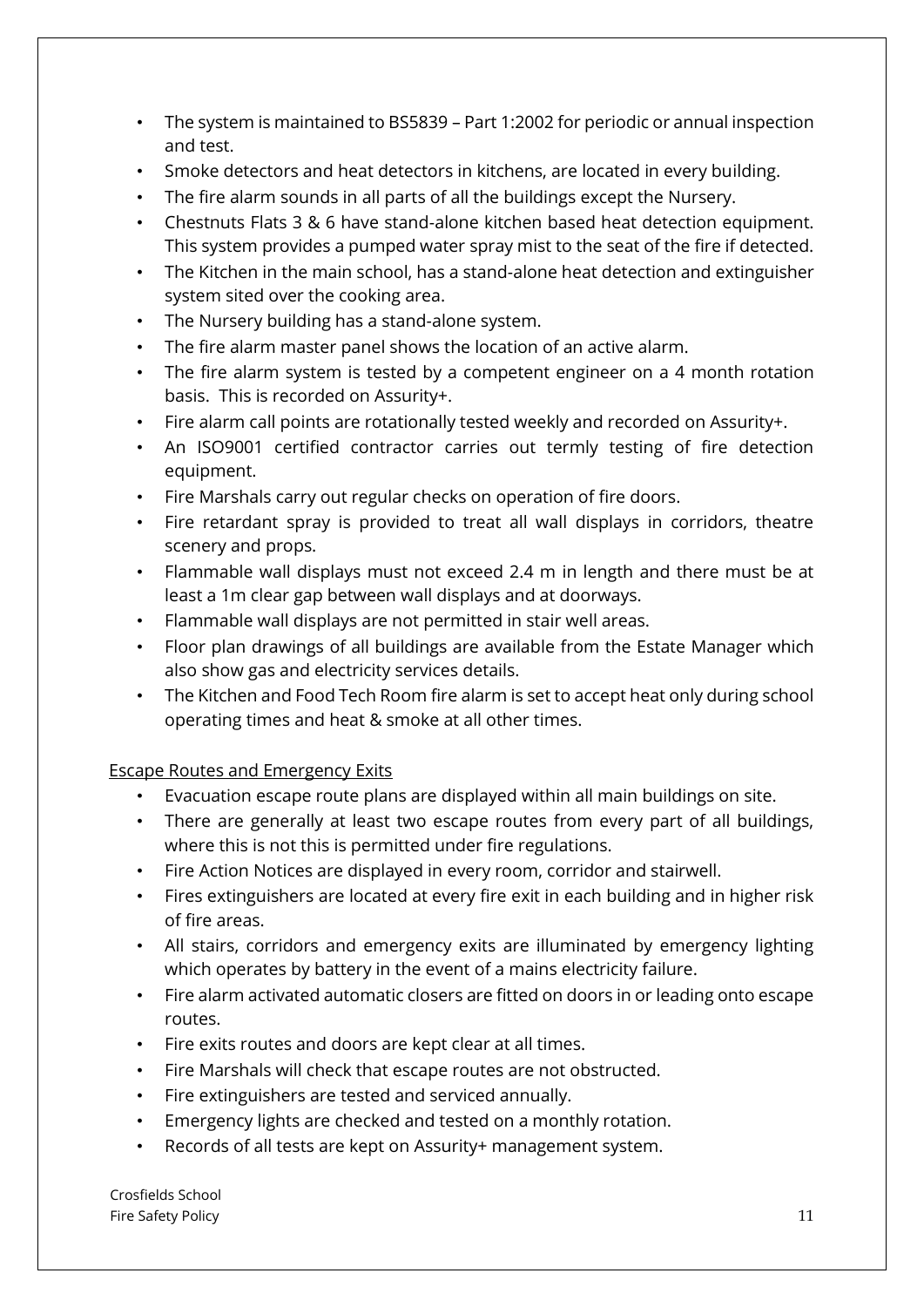# Electrical Safety

- The School employs a NICEIC approved Electrical Engineers to inspect and maintain the electrical installation to its buildings.
- Regular portable appliance testing takes place. The Maintenance Manager has been trained in this role.
- Records of all tests are kept online.
- The Head of Science/Head of DT check that all Scientific and DT equipment is switched off at the end of the school day.
- All computers, projectors, printers and electronic whiteboards have been set to switch off automatically every evening and during holidays and weekends.
- The Chef Manager checks that all kitchen equipment is switched off at the end of the day.
- Staff are advised during induction training to regularly visually inspect portable electrical equipment and report any defects via the faults reporting system.

# Lightning Protection

- All lightning protection and earthing conforms to BS 6651-1999. It is tested every 11 months by a specialist NICEIC approved contractor.
- Records of all tests are kept online.

# Gas Safety

- All gas appliances (central heating boilers, kitchen equipment etc) are regularly maintained and serviced by Gas Safe registered engineers.
- All kitchen equipment is switched off at the end of service.
- The Head of Science checks both laboratories daily to ensure that the central gas supply is turned off.
- The Kitchen and Science area have gas detection and automatic isolation systems which are checked termly for correct operation.
- The Kitchen and Science area gas detection and automatic isolation systems are checked and serviced annually by Gas Safe registered engineers.
- Records of all tests are kept on Assurity+.

# Safe Storage

- Diesel for vehicles is kept in a purpose made bunded Diesel Fuel tank located in a secure area and a risk assessment is in place.
- The tank is tested in accordance with Inspection Procedure INS009 ISO 9001:2008 and records kept on Assurity+.
- Petrol for vehicles is kept in a purpose made Petrol Storage tank located in a secure area.
- Heating oil for buildings is kept in purpose made bunded storage tanks located within a secure area.
- LPG is stored in very small quantities in a secure cage in a secure area outside and safety signed.

Crosfields School Fire Safety Policy 22 and 22 and 22 and 22 and 23 and 23 and 23 and 24 and 25 and 26 and 26 and 26 and 27 and 27 and 27 and 27 and 27 and 27 and 27 and 27 and 27 and 27 and 27 and 27 and 27 and 27 and 27 and 27 and 27 and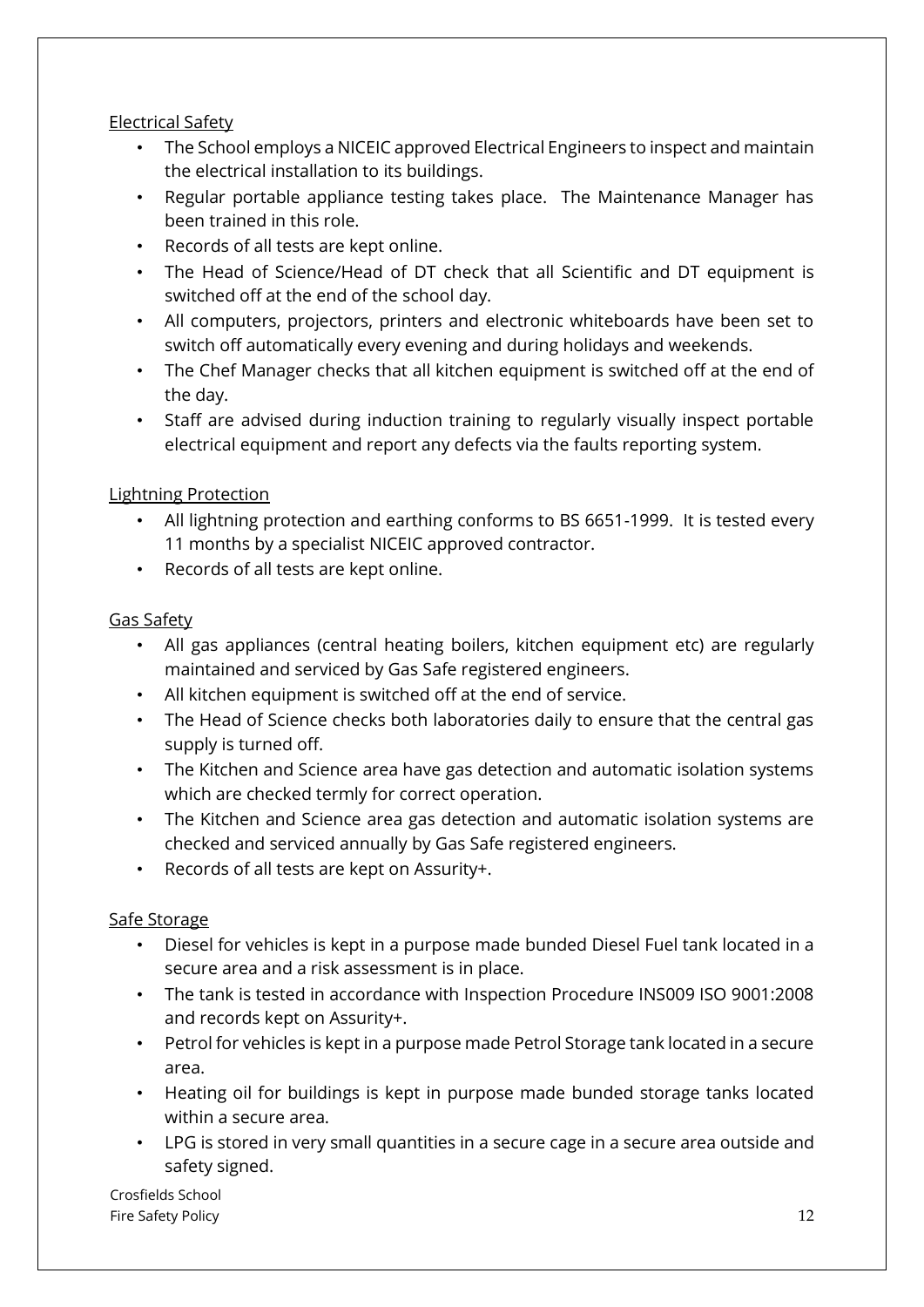• A spill kit is available in the Grounds Building to deal with diesel, petrol and hydraulic oil leaks or spills from vehicles or plant.

# Rubbish, Combustible Materials and Flammable Hazardous Substances

- Flammable rubbish is stored away from buildings in a rubbish compound.
- Combustible materials used in teaching, maintenance, grounds and caretaking are stored in flame proof cupboards.
- We ensure that flammable materials used in teaching or maintenance are locked in purpose made, flame-proof containers at the end of every day.
- Flammable hazardous substances have COSHH risk assessments and the storage requirements are in accordance with the safety data sheet and the safety control measures deemed necessary in the COSHH risk assessment.

# LETTING OR HIRING THE SCHOOL

Our standard contractual terms in relation to letting and hiring of school facilities covers fire safety and specifies that the hirer should certify that they have read and understood the School's Fire Safety Policy. Out-of-Hours arrangements are included within all hiring agreements.

# PART 4: FIRE RISK ASSESSMENT

The School's Fire Risk Assessment meets the requirements of the Regulatory Reform (Fire Safety) Order 2005. Specifically, it identifies:

- The hazard,
- The people at risk,
- The measures to evaluate, remove, reduce and protect from the risk,
- The measures needed to record, plan, inform, instruct and train people in risk reduction or removal,
- The arrangements for reviewing the assessment.

Crosfields School has a fire risk assessment carried out by a BAFE Registered Company which is updated every 3 years. Additionally fire procedures and risk assessments are reviewed on each occasion that a building is altered, extended or rebuilt, or when new buildings are constructed or when changes are made to the way the school operates.

A copy of Crosfields School's fire risk assessments is available from the Estates Manager, together with this policy document, which is contained within the school's overall Fire Safety Policy document and is available on the school's intranet. Any comments or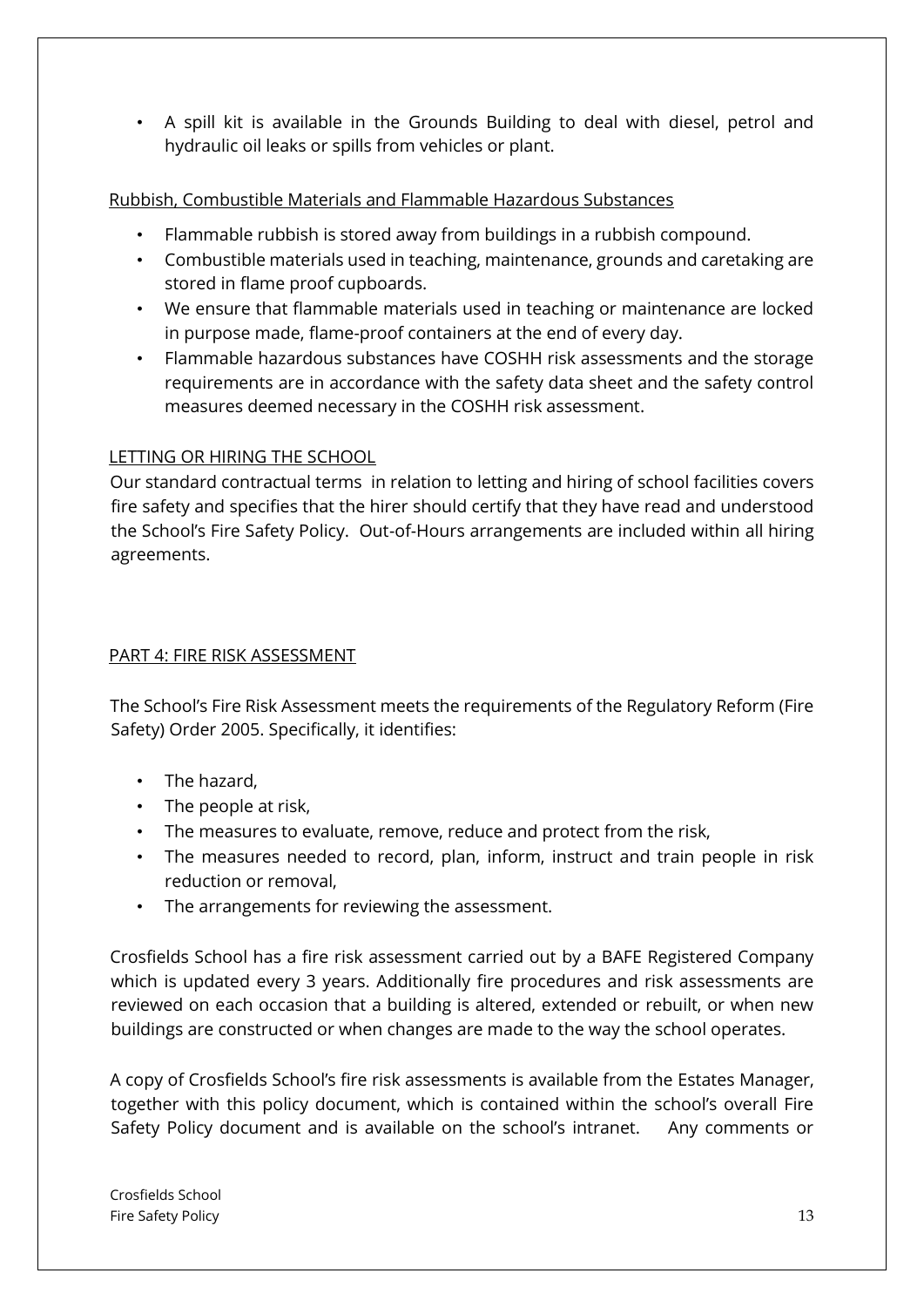suggestions for improvement are always welcome. All Heads of Department should ensure that they and their Department read the sections that are relevant to them.

This Policy also applies to the EYFS.

## Annex A - **Fire Assembly Points and Fire Marshalls/Co-ordinators**

|    | <b>Junior School Fire Marshall</b>                                  | Dep Head (A) Junior School or Second Master                                                                                       |
|----|---------------------------------------------------------------------|-----------------------------------------------------------------------------------------------------------------------------------|
| Α. | Years $3 - 6$                                                       | <b>Artificial Turf Pitch</b><br>Fire Assembly Co-ordinator - Dep Head (P) or Director of Studies                                  |
| В. | <b>Sports Centre</b><br><b>Staff and Users</b>                      | <b>Artificial Turf Pitch</b><br>Fire Assembly Co-ordinator - Enterprise Manager or Director of Sport                              |
| C. | Reception, Year 1, Year 2 Chestnuts Playground                      | Fire Assembly Co-ordinator - Head or Dep Head Pre-Prep                                                                            |
|    | <b>Senior School Fire Marshall</b>                                  | Dep Head (A) Senior School or Bursar                                                                                              |
| D. | <b>Support Staff</b><br>incl IT and Catering                        | In front of the Staff Room (Old Pool)<br>Fire Assembly Co-ordinator - Assistant Bursar or Compliance & Governance<br>Co-ordinator |
| D. | Peripatetic Staff<br>Fire Assembly Co-ordinator - Director of Music | In front of the Staff Room (Old Pool)                                                                                             |
| D. | <b>Visitors</b><br>Fire Assembly Co-ordinator - Office Team]        | In front of the Staff Room (Old Pool)                                                                                             |
| D. | Contractors<br>Fire Assembly Co-ordinator - Office Team             | In front of the Staff Room (Old Pool)                                                                                             |
| Ε. | Years $7 - 11$<br>Fire Assembly Co-ordinator - Heads of House       | To the rear of the Theatre                                                                                                        |
|    |                                                                     |                                                                                                                                   |

Crosfields School Fire Safety Policy 14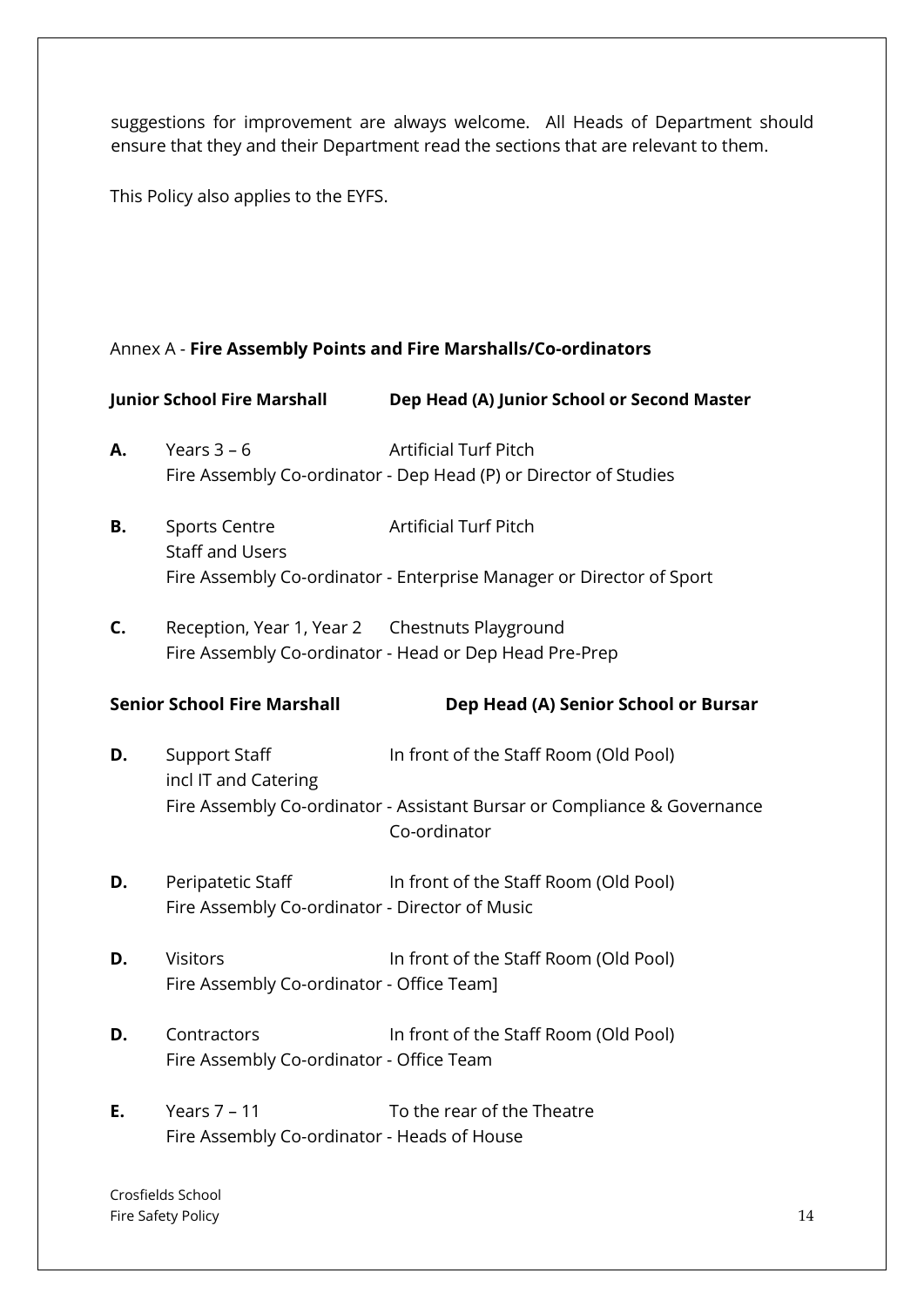The Nursery Building operates a standalone fire alarm system.

Action for if the alarm in the wider school sounds is to prepare for evacuation, and await further instruction from a member of the grounds team who base themselves in the car park to stop access to the senior school building.

**F.** Nursery To the rear of the Nursery and the main field Fire Assembly Co-ordinator - Nursery Teacher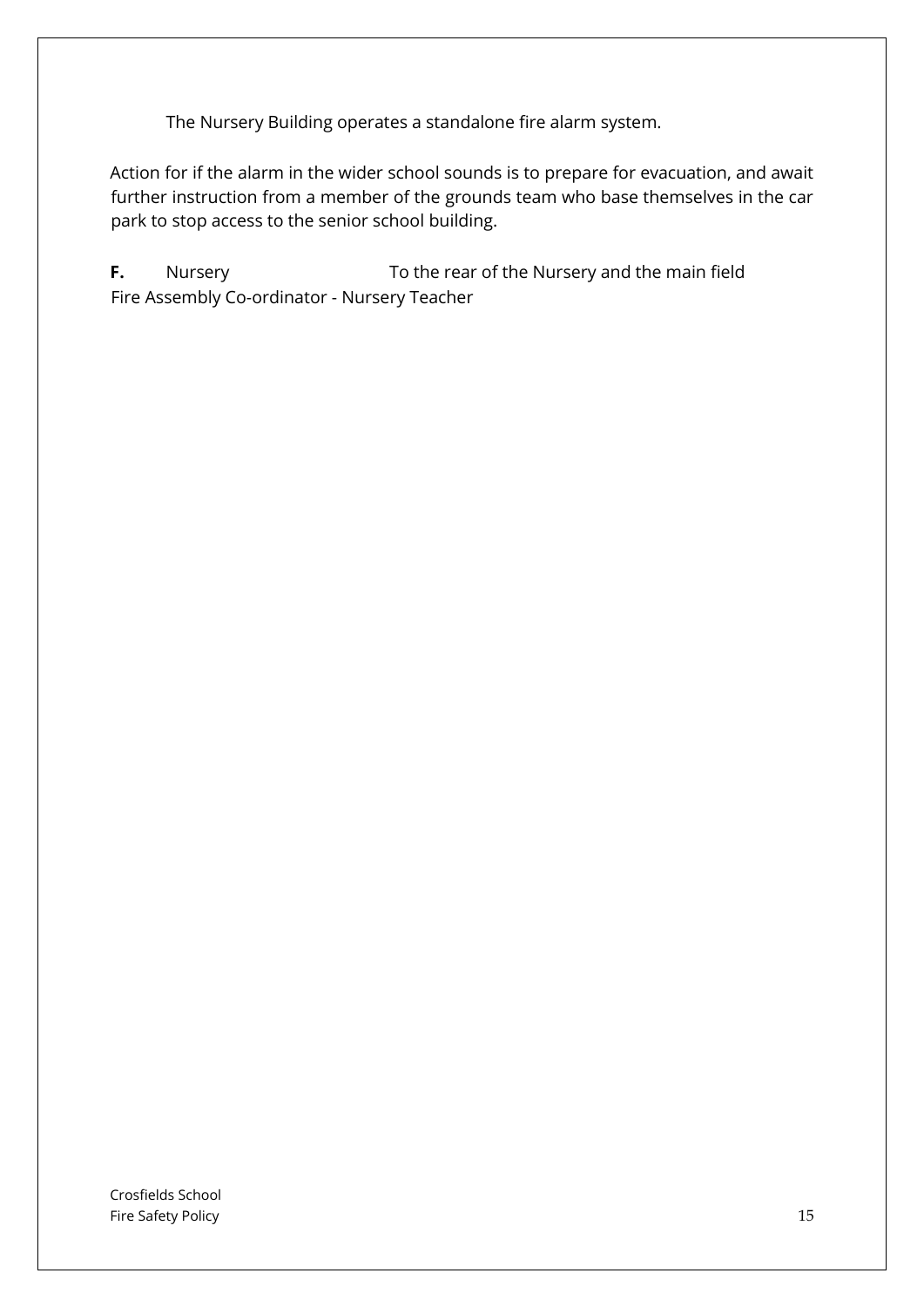# **Building Fire Marshalls**

| Acorns                            | Shelia Mitchel, Ros Bell and Ali Saunders                                                                          |
|-----------------------------------|--------------------------------------------------------------------------------------------------------------------|
| Chestnuts (Ground Floor)          | Kerry Stone & Kim Williams                                                                                         |
| Chestnuts (1 <sup>st</sup> Floor) | <b>Marketing Team</b>                                                                                              |
| Dining Room                       | <b>Christian Nelson</b>                                                                                            |
| Jubilee                           | Luke Collinson                                                                                                     |
| Senior School                     | Justine Brailli (Ground Floor)<br>Kathryn Smith (1 <sup>st</sup> Floor)<br>Rebecca Nilsson (1 <sup>st</sup> Floor) |
| Nursery                           | Aley Rose                                                                                                          |
| Oak Lodge/Grounds                 | Jon Lucas                                                                                                          |
| Oaks                              | Georgina Cox (Ground Floor)<br>Kate Hodges (1 <sup>st</sup> Floor)                                                 |
| <b>Sports Centre</b>              | Director of Sport & Enterprise Manager                                                                             |
| Stillman                          | Sara Bunce                                                                                                         |
| Theatre/Music                     | <b>Richard Adams</b>                                                                                               |